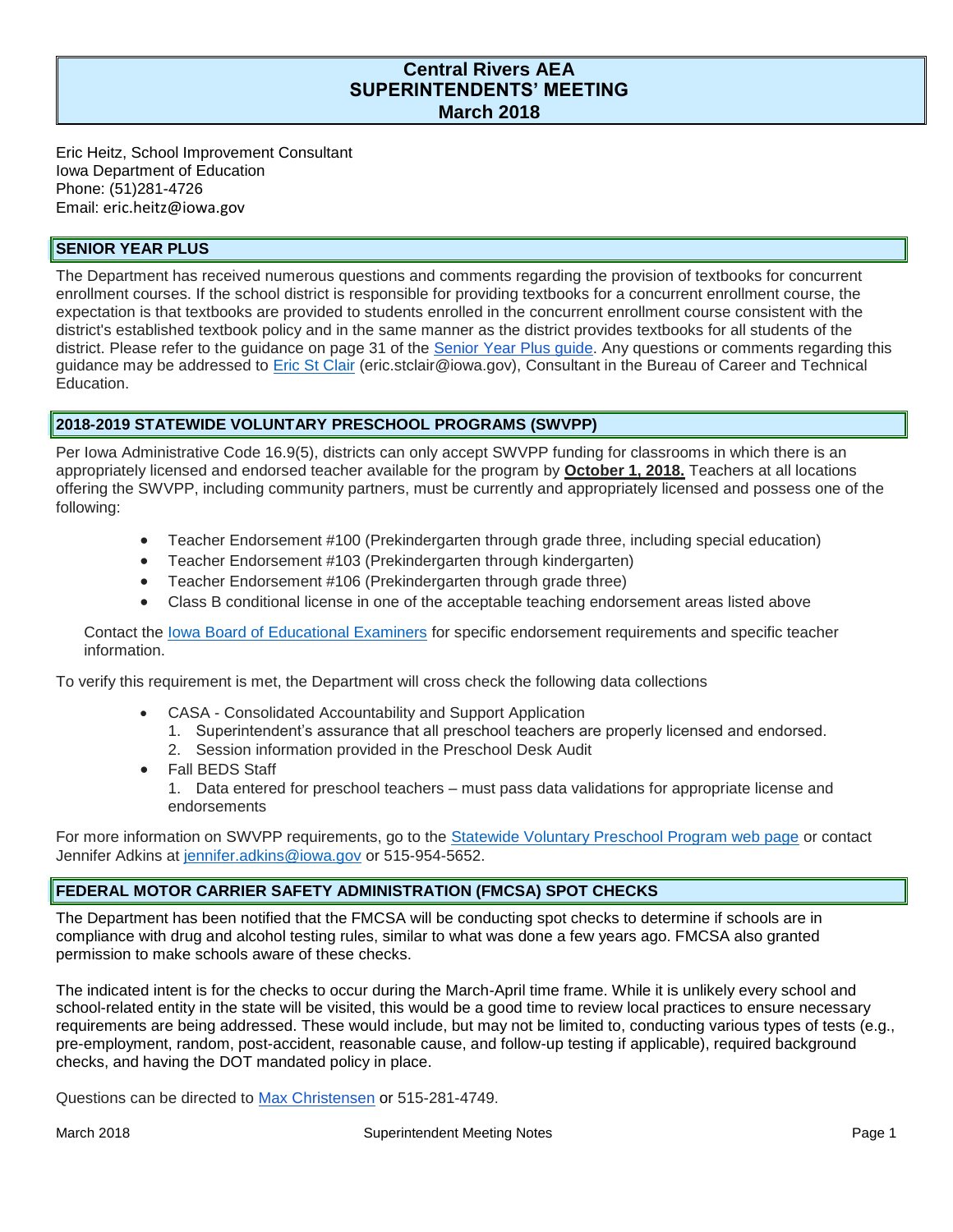# **ANTI-BULLYING EFFORTS**

 the document to determine how their processes and procedures align with expectations. Investigations -The Department has developed a document designed to assist schools in meeting their obligation to respond to bullying allegations in a prompt, thorough, and effective manner. Districts and nonpublic schools can access [Bullying Checklist - District](https://www.educateiowa.gov/documents/bullying-information/2017/11/bullying-checklist-district) 

Investigation Training available at AEA Learning Online coming soon.

## **STANDARDS AND CURRICULUM**

Don't forget the **one-pager** of our networks.

**Fine Arts**: The new standards and guidance documents are [posted](https://www.educateiowa.gov/pk-12/content-areas/fine-arts) on the website.

Mathematics: Take thi[s quiz](https://docs.google.com/document/d/1LjqcnkWled1_Vyiny24jEtC_KGLeWWYgqPNWc7-Agh4/edit) to see about implementing the math standards.

 **Social Studies**: The social studies [subject page](https://iowacore.gov/content/social-studies-resources) has been updated with many resources to support the new standards.

#### **Advanced Learners**:

**Gifted Student Coding for Spring SRI** 

 A brief analysis was conducted comparing the students counts for talented/gifted submitted through CASA to that submitted in Fall SRI. Results were mixed. We would encourage the talented/gifted coordinator to work with the Student information system (SIS) for the Spring SRI submission. Reporting in Iowa (SRI) data person to ensure the proper coding of talented/gifted students in the district's student

Advanced Learners in MTSS professional learning dates and registration

 students are appropriately challenged. The Advanced Learner MTSS Guide is written content neutral and can be used The Advanced Learner Multi-tiered System of Support Guide was created to assist classroom teachers, ensuring all across disciplines for K-12 grade learners.

 [April 10](https://www.educateiowa.gov/event/professional-learning-advanced-learner-mtss-guide) Des Moines [April 17](https://www.educateiowa.gov/event/professional-learning-advanced-learner-mtss-guide-0) Coralville/Iowa City [April 20](https://www.educateiowa.gov/event/professional-learning-advanced-learner-mtss-guide-1) Sioux City

Any questions, please contact Erika Cook, Bureau of Standards and Curriculum at **erika.cook@iowa.gov.** 

## **IOWA LEARNING ONLINE (ILO)**

 Planning to start your own online courses? Iowa Learning Online is here to help schools take the first step to offering their own online service with [ILO's Branch Out.](http://iowalearningonline.org/news/ilo-piloting-new-services-help-schools-start-their-own-online-program) ILO provides the infrastructure and high school courses, and the local school provides the teacher.

For more information, view our article in the *School Leader Update* or visit our website to review the [course offerings,](http://iowalearningonline.org/news/iowa-learning-online-summer-2018-courses-open-enrollment) [log](https://ilo.geniussis.com/PublicWelcome.aspx)  [in](https://ilo.geniussis.com/PublicWelcome.aspx) or [sign up.](http://iowalearningonline.org/sign-up)

### **EVERY STUDENT SUCCEEDS ACT (ESSA)**

 at:<https://www.educateiowa.gov/pk-12/every-student-succeeds-act>A reminder to all superintendents and curriculum directors of upcoming webinars to provide information school staff will want to know about ESSA components. All sessions will be recorded and posted on the Department's ESSA web page

| Date                              | <b>Topic</b>                                                                      |
|-----------------------------------|-----------------------------------------------------------------------------------|
| February 23, 2018<br>$10 - 11:30$ | Overview of Content and Process for ESSA School Improvement<br>To be posted soon. |
| March 7, 2018                     | <b>ESSA Consolidated Application Overview</b>                                     |